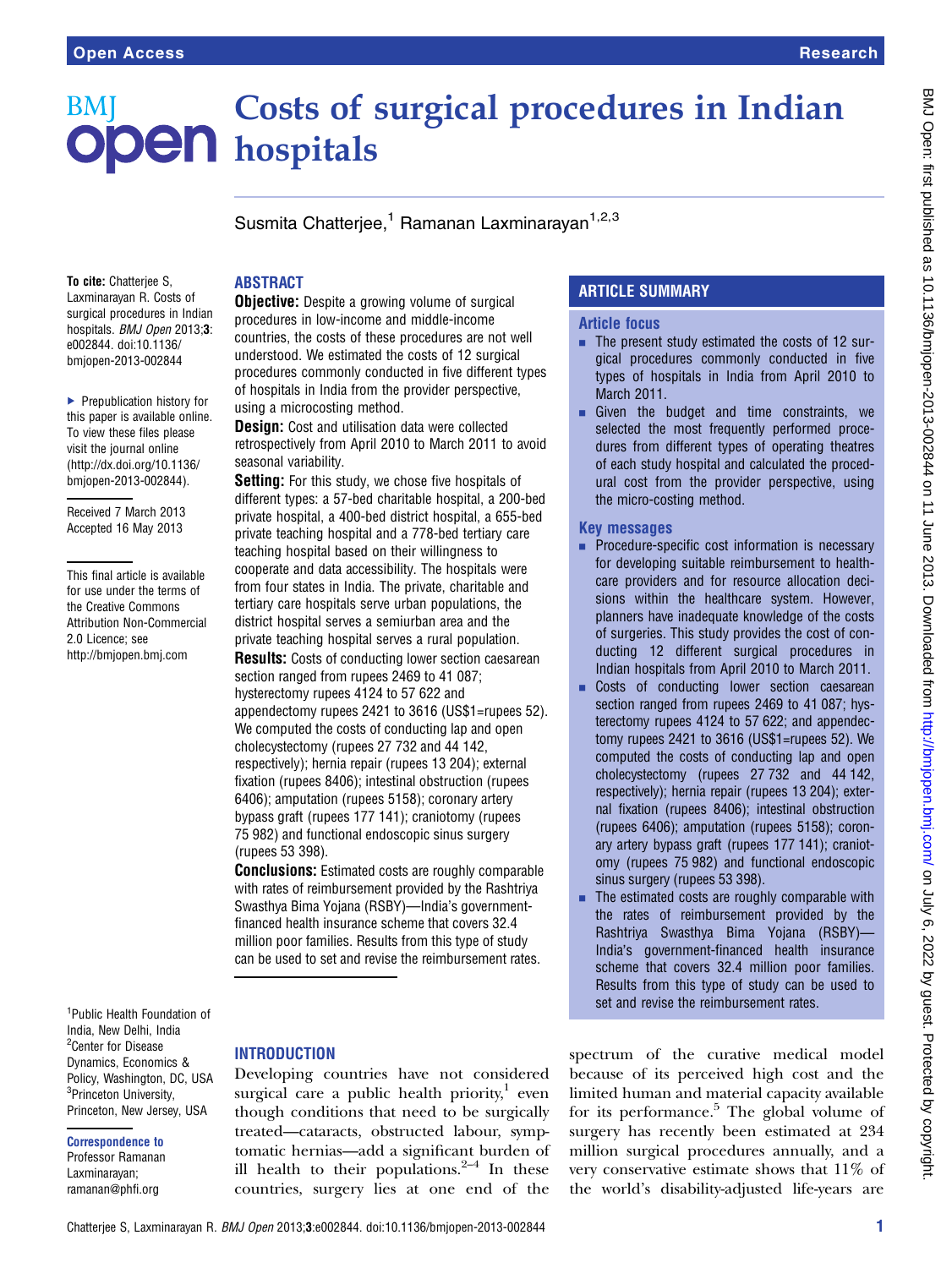#### ARTICLE SUMMARY

Strengths and limitations of the study

- We used a previously validated micro-costing method to calculate the cost of conducting different types of surgeries in Indian hospitals.
- The cost calculation was based on the average time per procedure. Average time can differ from the actual time, especially in critical cases, but serves as a good proxy.
- $\blacksquare$  We focused only on procedural cost, not on presurgery and postsurgery costs. Patient follow-up was beyond the scope of our study and that of the hospitals' recordkeeping systems.

from conditions that require surgical interventions. But surgical services are unequally distributed, with only 26% of operations occurring in developing countries, which account for 70% of the world's population.<sup>16</sup>

Surgical procedures are expected to assume an increasingly important role in public health in both developed and developing countries.<sup>7</sup> In 2011, pregnancy-related complications caused an estimated 273 500 maternal deaths globally, of which 99% occurred in developing countries and 65% occurred in just 11 of these countries, including India. In the developing world, the most common aetiology of maternal death is obstructed labour. In the majority of cases, the risks posed by obstructed labour can be averted only by operative delivery of the fetus, most often by caesarean delivery.8 Policies that would ensure free universal access to caesarean section require information on the cost of performing caesarean sections in a country's hospitals, but no such information is available for India. Cost information is unavailable for conditions such as hernia repair and appendectomy, conditions that, if neglected, pose a serious threat to life and for injuries from road traffic accidents, a significant proportion of which are best treated surgically.

Information on costs of surgical services can be used for monitoring the efficiency of service delivery, making resource allocation decisions involving surgery, and setting reimbursement rates to providers.<sup>9</sup> In India, hospital services are increasingly used both by those paying out of pocket as well as by beneficiaries of the government-supported insurance scheme Rashtriya Swasthya Bima Yojona (RSBY), which covers the cost of both inpatient and surgical services. RSBY, the country's largest government-backed hospital-based health insurance scheme, covers 32.4 million poor families, provides rupees 500 per day for inpatient stay, and covers more than 725 surgical procedures.<sup>10</sup> However, for many procedures, reimbursements to hospitals are insufficient to cover costs, and hence there are revisions in the payment rates.<sup>11</sup>

Costing studies could inform payment rates but are rarely conducted. For example, the costing studies on surgical procedures in India deal only with cataract surgery.<sup>12 13</sup> In this study, we estimated the costs of different surgical procedures in Indian hospitals. To the best of our knowledge, this study is the first attempt to estimate the costs of different types of surgical procedures for Indian hospitals.

### **METHODS**

#### Study design

We conducted a unit cost analysis of medical services using a micro-costing approach from the provider perspective.<sup>14</sup> Unit cost refers to the cost of providing a single good or service, be it the cost per outpatient visit or cost of a particular surgical procedure. Microcosting is a valuation method where the unit of analysis is an individual patient or service. The method attempts to measure costs of services as accurately as possible by including all fixed and variable costs of care given the institutional structure within which the care has been given.

#### Study hospitals

In India, the government healthcare services are organised into several levels such as subcentres, primary health centres (PHCs), community health centres (CHCs), district hospitals and tertiary care hospitals.15 Subcentres are the first contact point between the community and the primary healthcare system while PHCs are the first contact point between the community and a medical officer. CHCs generally have 30 inpatient beds with one operating theatre, a laboratory, x-ray facilities and a labour room. At the district level, the government maintains a 150-bed or a higher bed-sized district hospital and the tertiary care hospitals generally provide care to the inpatients referred from the primary or secondary healthcare facilities. Apart from that, private hospitals provide a significant part of medical care in India; currently, this sector delivers about 80% of all outpatient care and 60% of all inpatient care.15

For this study, we chose five hospitals of different types: a 57-bed charitable hospital, a 200-bed private hospital, a 400-bed district hospital, a 655-bed private teaching hospital and a 778-bed tertiary care teaching hospital based on their willingness to cooperate and data accessibility. The district and tertiary care teaching hospitals are government hospitals, and the charitable hospital is funded by a charitable trust. The hospitals were from four states in India. The private, charitable and tertiary care hospitals serve urban populations, the district hospital serves a semiurban area and the private teaching hospital serves a rural population.

#### Surgical procedures

We selected two or three of the most frequently performed procedures from different types of operating theatres of each study hospital and calculated the procedural cost from the provider perspective, using the micro-costing method.<sup>14</sup> The cost of each surgical procedure comprises three main categories: preoperative,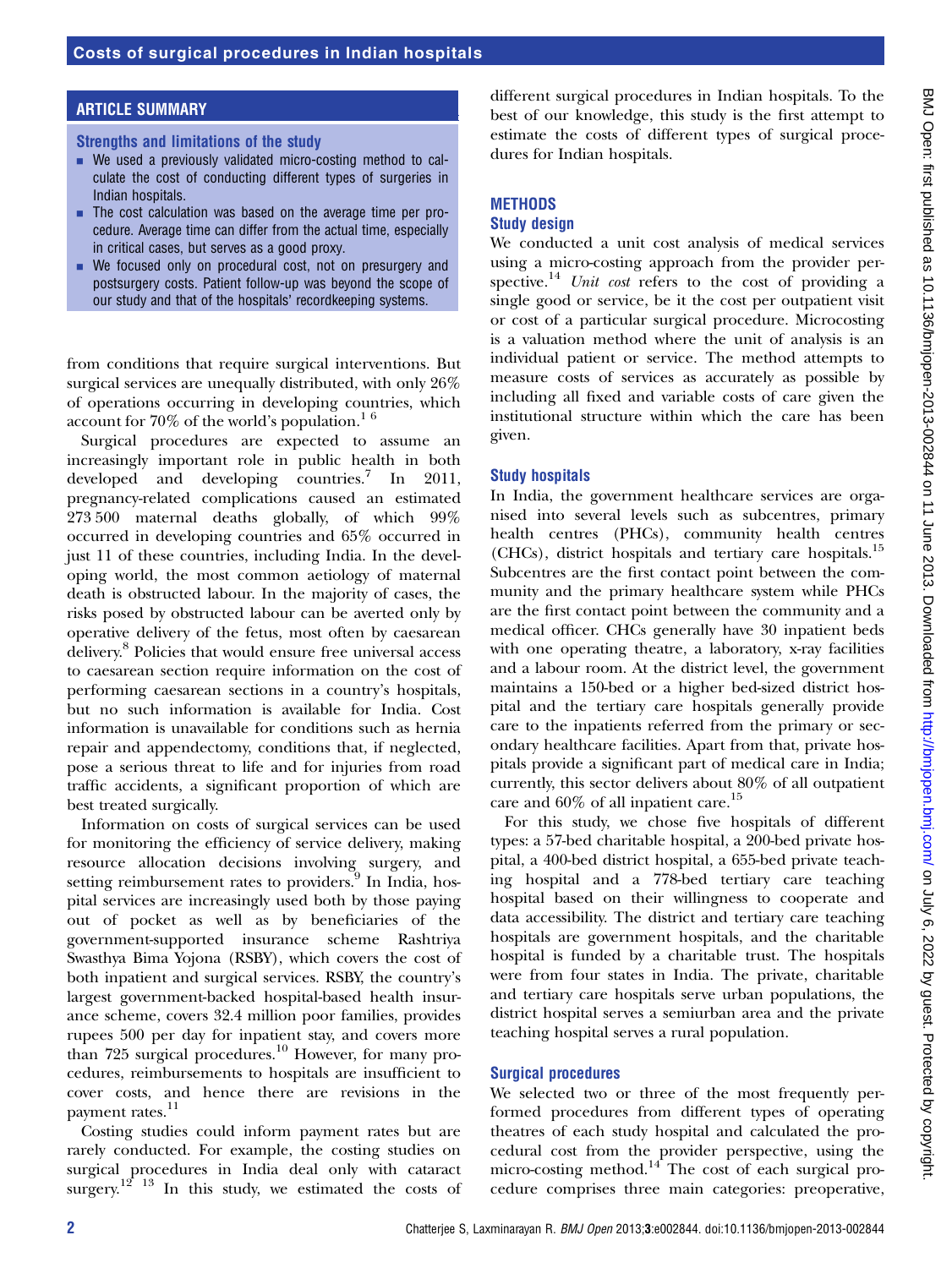operative and postoperative. It should be noted that we focused only on the operative cost, not on the preoperative and postoperative costs, because following up on patients was not possible, given our time and budget constraints and the hospitals' record-keeping systems. For the same reason, we chose only the most frequently performed procedures from the operating theatres of the study hospitals; we did not seek to calculate the cost of all procedures.

#### Data collection

All data were collected retrospectively for the financial year 2010–2011 (April 2010 to March 2011) in order to avoid seasonal variations. The main sources of data were the accounts and activity reports of the study hospitals. Annual recurrent expenditure data, which included salaries, drugs and medical supplies, office supplies, fuel and lubricants, laboratory and radiology materials, communications, water, electricity and telephone charges, were collected from the annual expenditure report of the study hospitals. Lists of equipment, furniture, etc were collected from the individual department stock register. Operating theatre statistics were taken from the theatre register. The details regarding individual procedure was obtained by interviewing surgeons, operating theatre nurses and anaesthetists.

#### Costing method

Costing started with the estimation of the operational cost of the operating theatres of our study hospitals. Operational costs include both direct and overhead costs. Direct cost was calculated as the sum of the labour, capital and materials cost. Labour cost comprises the salaries and fringe benefits of all staff involved in the operating theatres (regular and contract). Comprehensive information about the surgeons, anaesthetists, nurses and the ground level support staff involved in each operating theatre of the study hospitals was taken from the hospital payroll and confirmed by the hospital administrators. For operating theatre staff who also served other divisions, such as the outpatient or inpatient departments, labour costs were apportioned based on the working time in each division as reported by the operating theatre in-charge.16 Capital costs of the operating theatre include the annualised discounted depreciation cost of the building (area under the operating theatre), furniture, vehicle, equipment and instruments used in the operating theatres and the opportunity cost of the land. Recent government contracts for purchasing equipment, instruments and furniture were used to get the price information of capital items. Based on the government of India income tax depreciation rule, we calculated the useful life of the building, equipment and furniture.17 The useful life of buildings and structures was considered to be 10 years (this is under the category of buildings other than those used mainly for residential purposes); the useful life of furniture and fittings was assumed to be 10 years and that of machinery and plant,

7 years. However, for some lifesaving medical equipment such as the heart lung machine, colour Doppler, ventilator, etc, the useful life was considered to be 2.5 years.<sup>17</sup> A 3% discount rate was used to calculate the cost of depreciable assets and the interest rate on the 1-year government bank fixed deposit rate was used to calculate the opportunity cost of land.18 19 The materials cost covers drugs, medical supplies, office supplies and utilities (water, telephone, electricity and Internet charges). It includes the actual usage of materials by the operating theatres during the study period. Utilities costs were distributed based on the allocation criteria.19 20 For example, the electricity cost of the operating theatre was calculated based on the floor area of the operating theatre, and the telephone cost was distributed based on the number of personnel in the operating theatre. To assign the other overhead costs, such as administration, nursing administration, laundry, kitchen, maintenance, transport, blood bank and store, we devised allocation criteria that would be appropriate for our study hospitals based on either the literature or our knowledge about the particular hospital. For example, laundry charges, meal charges, maintenance, transport and sterilisation costs were the actual spending of the operating theatres, administration/nursing service; office expenses were distributed based on the full-time equivalent; water, cleaning services and sanitation charges were distributed based on the floor area. The simultaneous equation method was used for overhead cost distribution.<sup>14</sup> In this method, we made full adjustment for the interaction of overhead departments and solved a set of simultaneous linear equations to make the allocations to the operating theatres. Hence, the operational cost of the operating theatres includes not only direct costs but also the distributed overhead costs, known as indirect costs.

#### Costing of surgical procedures

The staff time required for each procedure started with the time it takes the ground-level staff to clean the theatre and accessories, as well as preparing the theatre for the procedure. Ground-level staff bring the patient to the operating theatre; nurses and anaesthetists then prepare the patient for the surgery and perform related activities during the procedure. Doctors perform the procedure. Finally, the ground-level staff take the patient out of the theatre. Several common pieces of equipment, such as Boyle's trolley and suction apparatus, are used in all procedures; hence, to determine the equipment cost, we first listed the equipment required for each procedure and then noted the time of usage of each piece. It should be mentioned in this context that for the staff time and equipment usage time in each procedure, average time was considered. For example, external fixation time depends on the type of fixation: finger fixation took 30 min of the surgeon's time in the study hospital, whereas pelvis fixation could take up to 2 h. For cost calculation, we took the average time, and we used average costs for fixators and equipment use as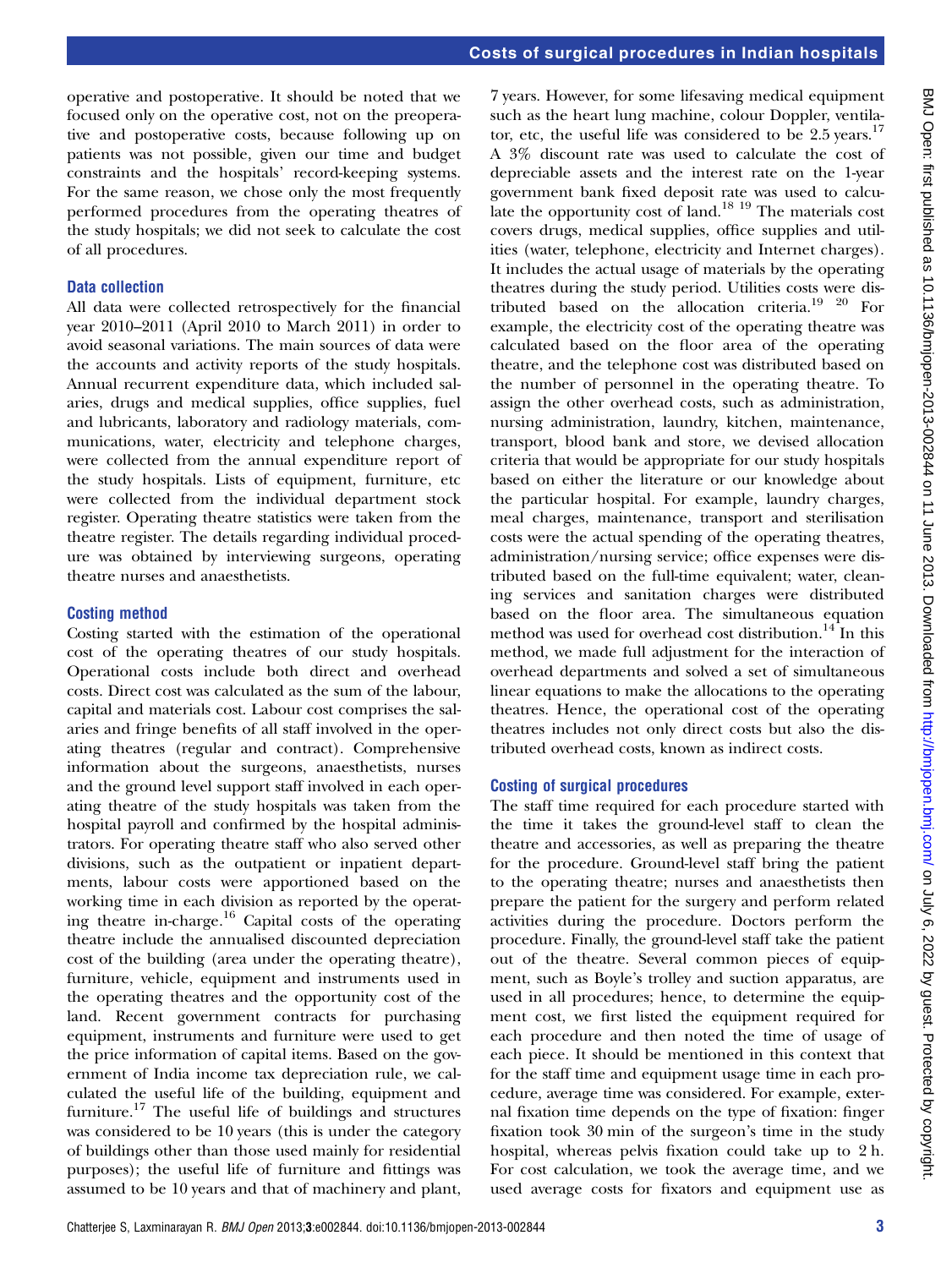well. Similarly, finger amputation took a minimum 20 min of the surgeon's time in the study hospital, but below-knee amputation took up to 2 h. Again, we took the average as reported by the surgeons and anaesthetists to calculate the cost of amputation. The time spent by each member of the surgery team and the usage time of all equipment for each procedure were determined from interviews with the doctors and theatre nurses. The drugs and materials used was based on the actual usage for a particular procedure. Every such item used by the operating team was identified, including drugs for anaesthesia and all medical supplies, such as gloves, masks, caps, syringes, catgut, vicryl and cotton rolls. The corresponding unit prices of all drugs and materials were also collected. Some hospitals have a specific list of drugs and medical supplies for each procedure; we used those lists in calculating the materials cost of each procedure. For hospitals that did not maintain such lists, we asked the anaesthetists and theatre nurses about the drugs and medical supplies they used. For some shared materials such as cleaning solutions, which are used for all procedures, the nurses reported the approximate fraction they used for individual procedure and the cost was calculated accordingly. Each procedure consumed a fraction of the total overhead cost of the operating theatre; thus, we calculated the overhead cost for each procedure by using the proportion of time taken by that procedure.

#### RESULTS

Basic information about the study hospitals during our study period are presented in table 1. The occupancy rate of the study hospitals ranged from 42% (in the charitable hospital) to 80% (in the private teaching hospital). The staffing of the study hospitals covered both the salaried and contract staff. For example, the district hospital had 24 doctors (including 3 in contract service), 98 nurses (including 22 in contract service), 36 paramedical staff (including 3 in contract service) and 90 nonclinical support staff (including 22 in contract service). The private hospital also hired nursing and ground-level support staff on a contract basis during this period.

The operating costs, outputs and average cost per procedure at the study hospitals' operating theatres during the 1-year study period are presented in table 2. Data for the charitable hospital indicate that the total number of surgical cases was 319, of which lower segment caesarean section accounted for 93%. The average cost per procedure at the charitable hospital operating theatre was rupees 41 607. The total number of surgeries performed in the general operating theatre of the district hospital was 3623, of which LSCS accounted for the most, followed by hysterectomy, appendectomy and hernia repair. In the emergency operating theatre of the district hospital, a total number of 7718 dressings were performed. The average cost of dressing at the emergency theatre

was rupees 147. Among 3219 surgeries performed in the general operating theatre of the tertiary care hospital, 2270 were categorised as major surgeries of which lap cholecystectomy accounted for the most, followed by open cholecystectomy. Other surgeries performed included mastectomy, cleft lip and palate, skin grafting, hernia repair and prostatectomy. At the emergency operating theatre, total surgical cases were 4446, of which 2569 were general surgical emergencies and 1877 orthopaedic emergencies. Among the general surgical emergencies, the common procedures were intestinal obstruction and appendectomy; in orthopaedic emergency, the commonly performed procedures were external fixation of compound fracture and traumatic amputation. The average costs of surgery at the emergency and ophthalmic operating theatres at the tertiary care hospital were rupees 3585 and 3490, respectively, while the same at the orthopaedic operating theatre was rupees 11 642 and at the general surgery operating theatre, rupees 8551 (table 2). Among 2508 surgeries performed in the general operating theatre of the private hospital, craniotomy and functional endoscopic sinus surgery (FESS) were most frequently performed; other surgeries included spine fixation, lap cholecystectomy and hernia repair. In the cardiothoracic operating theatre, the majority of cases were coronary artery bypass graft (CABG). Of the 2055 major surgeries performed in the gynaecology and obstetrics operating theatre of the private teaching hospital, 59 per cent were LSCS. The average cost per procedure at the gynaecology operating theatre was rupees 5958.

In table 3, we present the costs of 12 different procedures. The labour, capital and drugs and materials cost are presented separately for each procedure. Labour cost was the single largest component of total direct cost for all procedures except for hernia repair, external fixation and CABG. For these three procedures, drugs and materials costs dominated. For hernia repair, hernia mesh was the highest-cost item, and for external fixation, fixators cost the most. In the charitable hospital, the indirect cost (ie, the overhead support from other departments) was higher than the direct cost.

We also compare the different cost components for the same procedures across hospitals (table 3). The cost of conducting LSCS was lowest (rupees 2469) in the district hospital and highest in the charitable hospital (rupees 41 087) (US\$ 1=rupees 52). The hysterectomy cost was lower at the district hospital than in the charitable and the private teaching hospitals, and the cost of appendectomy was lower in the district hospital than in the tertiary care hospital (rupees 2421 vs 3616).

Even though the RSBY rates are not strictly comparable with our cost estimates, we use these rates as reference and found that in some cases the RSBY rates are lower than our estimates and in others, vice versa (table 3). For example, the RSBY rate is rupees 12 000 for lap cholecystectomy, rupees 9000 for FESS and rupees 28 000 for  $CABG<sup>10</sup>$  In all these cases, the RSBY rates are much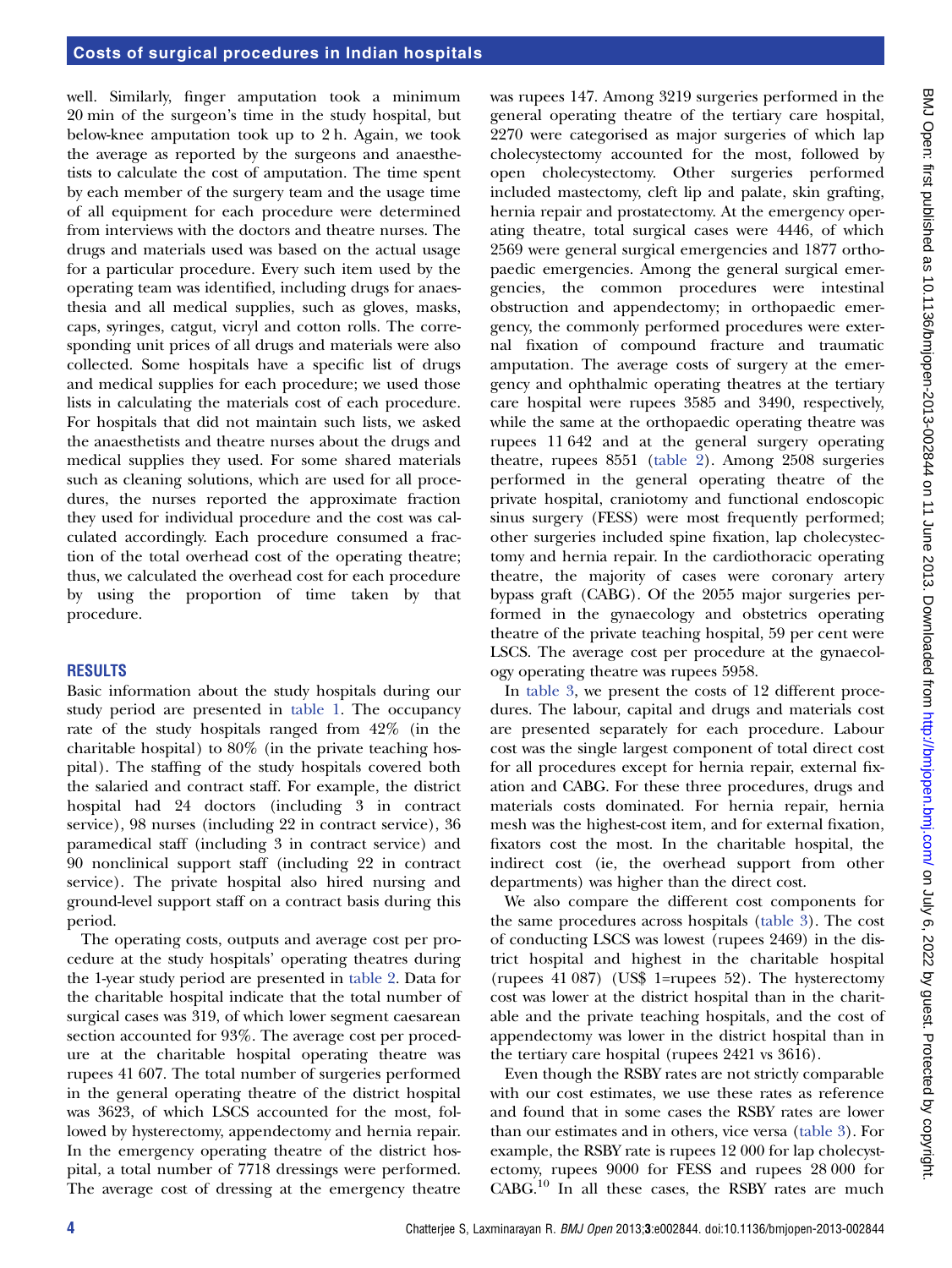| Number of beds<br>Occupancy rate (%)<br>Total staff<br>Doctors<br>Of whom surgeons<br>Nurses                                                                                                                                                                                                                                                                                                                                                                                                                                                                                                                                                                                                                                                                                                                                                                                                                                                                                                                                                                                  | 57<br>42<br>108<br>12<br>3<br>22 | 200<br>59<br>671<br>103<br>31<br>135                            | 400<br>65<br>248<br>24<br>8<br>98 | 655<br>80<br>620<br>139<br>46<br>107                                                                                                                                                                                                                                                                                                                                                                                                                                                                                                                                                                                                                                                                                                                                                                                                                                                                                                                                                                                                                                                                                                                                                                                                                                                                       | 778<br>72<br>1067<br>237 |
|-------------------------------------------------------------------------------------------------------------------------------------------------------------------------------------------------------------------------------------------------------------------------------------------------------------------------------------------------------------------------------------------------------------------------------------------------------------------------------------------------------------------------------------------------------------------------------------------------------------------------------------------------------------------------------------------------------------------------------------------------------------------------------------------------------------------------------------------------------------------------------------------------------------------------------------------------------------------------------------------------------------------------------------------------------------------------------|----------------------------------|-----------------------------------------------------------------|-----------------------------------|------------------------------------------------------------------------------------------------------------------------------------------------------------------------------------------------------------------------------------------------------------------------------------------------------------------------------------------------------------------------------------------------------------------------------------------------------------------------------------------------------------------------------------------------------------------------------------------------------------------------------------------------------------------------------------------------------------------------------------------------------------------------------------------------------------------------------------------------------------------------------------------------------------------------------------------------------------------------------------------------------------------------------------------------------------------------------------------------------------------------------------------------------------------------------------------------------------------------------------------------------------------------------------------------------------|--------------------------|
|                                                                                                                                                                                                                                                                                                                                                                                                                                                                                                                                                                                                                                                                                                                                                                                                                                                                                                                                                                                                                                                                               |                                  |                                                                 |                                   |                                                                                                                                                                                                                                                                                                                                                                                                                                                                                                                                                                                                                                                                                                                                                                                                                                                                                                                                                                                                                                                                                                                                                                                                                                                                                                            |                          |
|                                                                                                                                                                                                                                                                                                                                                                                                                                                                                                                                                                                                                                                                                                                                                                                                                                                                                                                                                                                                                                                                               |                                  |                                                                 |                                   |                                                                                                                                                                                                                                                                                                                                                                                                                                                                                                                                                                                                                                                                                                                                                                                                                                                                                                                                                                                                                                                                                                                                                                                                                                                                                                            |                          |
|                                                                                                                                                                                                                                                                                                                                                                                                                                                                                                                                                                                                                                                                                                                                                                                                                                                                                                                                                                                                                                                                               |                                  |                                                                 |                                   |                                                                                                                                                                                                                                                                                                                                                                                                                                                                                                                                                                                                                                                                                                                                                                                                                                                                                                                                                                                                                                                                                                                                                                                                                                                                                                            |                          |
|                                                                                                                                                                                                                                                                                                                                                                                                                                                                                                                                                                                                                                                                                                                                                                                                                                                                                                                                                                                                                                                                               |                                  |                                                                 |                                   |                                                                                                                                                                                                                                                                                                                                                                                                                                                                                                                                                                                                                                                                                                                                                                                                                                                                                                                                                                                                                                                                                                                                                                                                                                                                                                            |                          |
|                                                                                                                                                                                                                                                                                                                                                                                                                                                                                                                                                                                                                                                                                                                                                                                                                                                                                                                                                                                                                                                                               |                                  |                                                                 |                                   |                                                                                                                                                                                                                                                                                                                                                                                                                                                                                                                                                                                                                                                                                                                                                                                                                                                                                                                                                                                                                                                                                                                                                                                                                                                                                                            | 77                       |
|                                                                                                                                                                                                                                                                                                                                                                                                                                                                                                                                                                                                                                                                                                                                                                                                                                                                                                                                                                                                                                                                               |                                  |                                                                 |                                   |                                                                                                                                                                                                                                                                                                                                                                                                                                                                                                                                                                                                                                                                                                                                                                                                                                                                                                                                                                                                                                                                                                                                                                                                                                                                                                            | 212                      |
| tte for appendectomy (rupees 6000) and average rates<br>or amputation (rupees 9658) and external fixation<br>rupees 13 000) are higher than our estimates.<br>ISCUSSION<br>he study presents the procedural cost of surgeries in<br>idian hospitals from the provider perspective. In India,<br>ome cost estimates are available for<br>urgery, <sup>12</sup> <sup>13</sup> but no information has been available<br>bout the cost of several other surgeries—LSCS, append-<br>ctomy, hernia repair and traumatic amputation-<br>hich, if performed at the right time, can save many<br>ves. This study provides such cost estimates. Except for<br>ernia repair, external fixation and CABG, the major<br>irect cost component is labour cost, which varies from<br>% (for LSCS at the charitable hospital) to as high as<br>1% (for lap cholecystectomy at the tertiary care hos-<br>ital). In several other studies, labour cost dominated,<br>or example, in Pakistan, 40% of the total cost of con-<br>ucting LSCS was spent on staff salaries. <sup>21</sup> The labour |                                  | wer than our estimates. On the other hand, the RSBY<br>cataract |                                   | cost is lower at the charitable hospital than in other hos-<br>pitals because the salary structure at this hospital is<br>lower than the prevailing market rate.<br>Calculated from a representative sample, surgery<br>specific costs can be a basis for developing a fee struc-<br>ture or provider payment rate for both private and<br>public hospitals in India. The cost information from this<br>study can help hospital administrators understand the<br>efficiency of their system and set charges (especially at<br>private hospitals, which charge specific amounts for dif-<br>ferent medical services). The study also helps policy-<br>makers in setting or revising provider payment rates.<br>When we compare our cost estimates with the RSBY<br>rates, we find that the latter are roughly comparable<br>with our estimates. However, it should be mentioned in<br>this context that the RSBY rates include the cost of hos-<br>pital stay, drugs and medical supplies, and diagnostic<br>tests, whereas our estimates consider only the procedural<br>cost; thus, the rates are not strictly comparable.<br>Nevertheless, policymakers can use the results to set and<br>revise the provider payment rate. Assuming that the<br>payment rate might not include the capital cost, we did |                          |
| Table 2                                                                                                                                                                                                                                                                                                                                                                                                                                                                                                                                                                                                                                                                                                                                                                                                                                                                                                                                                                                                                                                                       |                                  | Operating theatres, by hospital (April 2010–March 2011)         |                                   |                                                                                                                                                                                                                                                                                                                                                                                                                                                                                                                                                                                                                                                                                                                                                                                                                                                                                                                                                                                                                                                                                                                                                                                                                                                                                                            |                          |
| <b>Operating theatre</b>                                                                                                                                                                                                                                                                                                                                                                                                                                                                                                                                                                                                                                                                                                                                                                                                                                                                                                                                                                                                                                                      |                                  | <b>Total operating cost (rupees)</b>                            |                                   | <b>Output</b>                                                                                                                                                                                                                                                                                                                                                                                                                                                                                                                                                                                                                                                                                                                                                                                                                                                                                                                                                                                                                                                                                                                                                                                                                                                                                              | Unit cost (rupees)       |
| Charitable hospital                                                                                                                                                                                                                                                                                                                                                                                                                                                                                                                                                                                                                                                                                                                                                                                                                                                                                                                                                                                                                                                           |                                  | 13 272 532                                                      |                                   |                                                                                                                                                                                                                                                                                                                                                                                                                                                                                                                                                                                                                                                                                                                                                                                                                                                                                                                                                                                                                                                                                                                                                                                                                                                                                                            |                          |
| Gynaecology and obstetrics<br>Private hospital                                                                                                                                                                                                                                                                                                                                                                                                                                                                                                                                                                                                                                                                                                                                                                                                                                                                                                                                                                                                                                |                                  |                                                                 |                                   | 319                                                                                                                                                                                                                                                                                                                                                                                                                                                                                                                                                                                                                                                                                                                                                                                                                                                                                                                                                                                                                                                                                                                                                                                                                                                                                                        | 41 607                   |
| General<br>Cardiothoracic                                                                                                                                                                                                                                                                                                                                                                                                                                                                                                                                                                                                                                                                                                                                                                                                                                                                                                                                                                                                                                                     |                                  | 68 306 946                                                      |                                   | 2508                                                                                                                                                                                                                                                                                                                                                                                                                                                                                                                                                                                                                                                                                                                                                                                                                                                                                                                                                                                                                                                                                                                                                                                                                                                                                                       | 27 236                   |

|  | Costs of surgical procedures in Indian hospitals |  |
|--|--------------------------------------------------|--|
|  |                                                  |  |

#### **DISCUSSION**

| Operating theatres, by hospital (April 2010–March 2011) |                               |        |                    |
|---------------------------------------------------------|-------------------------------|--------|--------------------|
| <b>Operating theatre</b>                                | Total operating cost (rupees) | Output | Unit cost (rupees) |
| Charitable hospital                                     |                               |        |                    |
| Gynaecology and obstetrics                              | 13 272 532                    | 319    | 41 607             |
| Private hospital                                        |                               |        |                    |
| General                                                 | 68 306 946                    | 2508   | 27 236             |
| Cardiothoracic                                          | 65 793 051                    | 533    | 123 439            |
| District hospital                                       |                               |        |                    |
| General                                                 | 10 051 495                    | 3623   | 2774               |
| Ophthalmic                                              | 3 265 834                     | 1239   | 2636               |
| Emergency                                               | 1 137 671                     | 7718   | 147                |
| Private teaching hospital                               |                               |        |                    |
| General                                                 | 46 806 271                    | 2768   | 16910              |
| Gynaecology and obstetrics                              | 12 243 615                    | 2055   | 5958               |
| Tertiary care hospital                                  |                               |        |                    |
| General                                                 | 27 526 490                    | 3219   | 8551               |
| Orthopaedic                                             | 20 781 051                    | 1785   | 11 642             |
| Ophthalmic                                              | 10 673 179                    | 3058   | 3490               |
| Cardiothoracic                                          | 15 757 241                    | 471    | 33 447             |
| Emergency                                               | 15 941 060                    | 4446   | 3585               |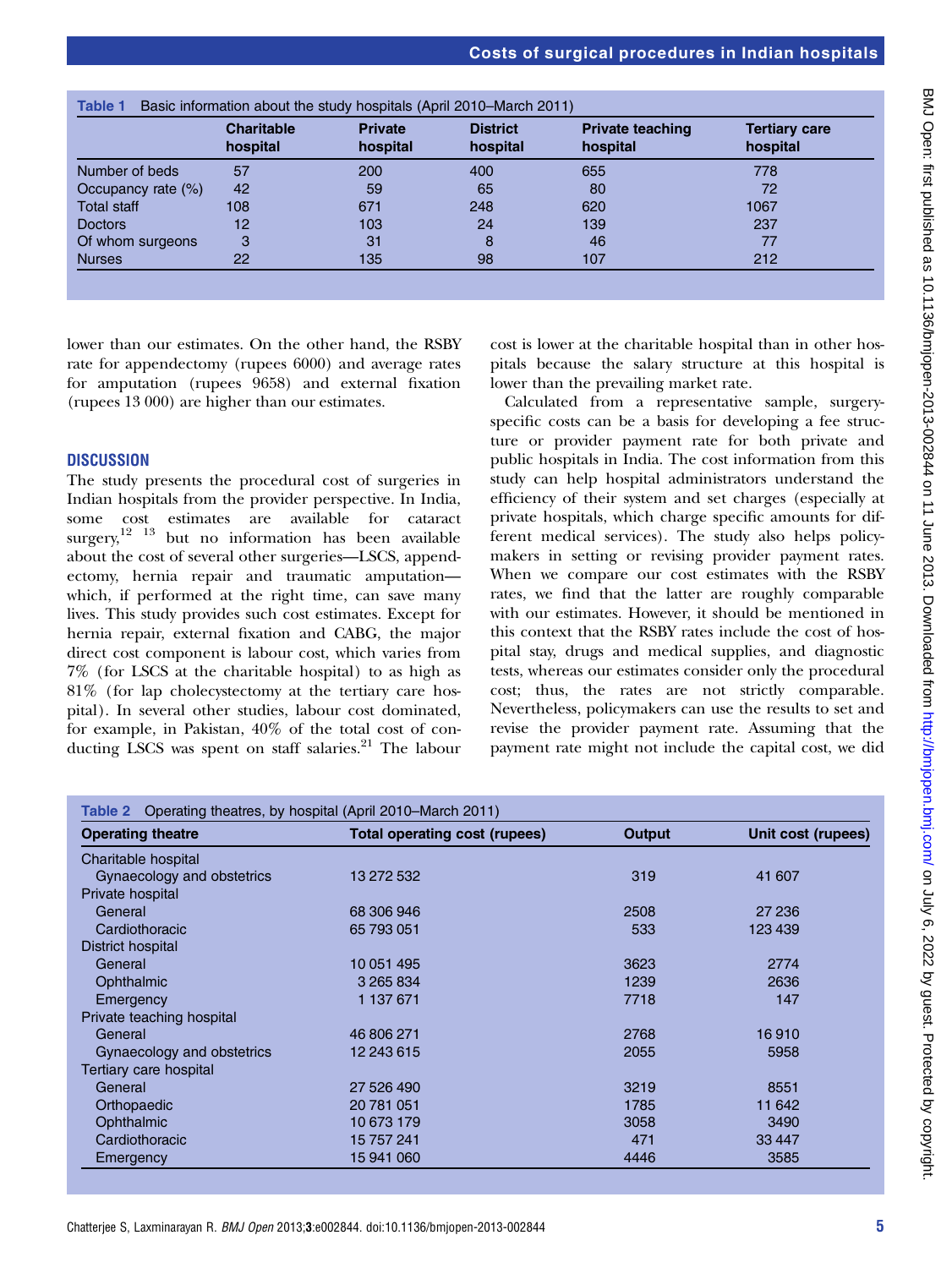| <b>Procedure</b>                       | <b>Operations</b><br>(n) | <b>Person-time</b><br>(minutes) | Labour<br>cost<br>(rupees) | <b>Capital</b><br>cost<br>(rupees) | Drugs,<br>materials<br>cost (rupees) | <b>Direct</b><br>cost<br>(rupees) | <b>Indirect</b><br>cost<br>(rupees) | Unit cost<br>(rupees) | Reference<br>(RSBY rate) | <b>Difference</b><br>(%) |
|----------------------------------------|--------------------------|---------------------------------|----------------------------|------------------------------------|--------------------------------------|-----------------------------------|-------------------------------------|-----------------------|--------------------------|--------------------------|
| Lower section caesarean section (LSCS) |                          |                                 |                            |                                    |                                      |                                   |                                     |                       | 6000                     |                          |
| Charitable hospital                    | 282                      | 101                             | 3044                       | 720                                | 1516                                 | 5280                              | 35 807                              | 41 087                |                          | 585                      |
| Cost component (%)                     |                          |                                 | $\overline{7}$             | $\overline{2}$                     | $\overline{4}$                       | 13                                | 87                                  | 100                   |                          |                          |
| District hospital                      | 2028                     | 68                              | 1266                       | 87                                 | 376                                  | 1729                              | 740                                 | 2469                  |                          | $-59$                    |
| Cost component (%)                     |                          |                                 | 51                         | $\overline{4}$                     | 15                                   | 70                                | 30                                  | 100                   |                          |                          |
| Private teaching                       | 1220                     | 70                              | 3520                       | 254                                | 2660                                 | 6434                              | 1551                                | 7985                  |                          | 33                       |
| hospital                               |                          |                                 |                            |                                    |                                      |                                   |                                     |                       |                          |                          |
| Cost component (%)                     |                          |                                 | 42                         | $\overline{4}$                     | 32                                   | 78                                | 22                                  | 100                   |                          |                          |
| <b>Hysterectomy</b>                    |                          |                                 |                            |                                    |                                      |                                   |                                     |                       | 10 000                   |                          |
| Charitable hospital                    | 12                       | 159                             | 4792                       | 899                                | 1714                                 | 7405                              | 50 217                              | 57 622                |                          | 476                      |
| Cost component (%)                     |                          |                                 | 8                          | $\overline{c}$                     | 3%                                   | 13                                | 87                                  | 100                   |                          |                          |
| District hospital                      | 416                      | 93                              | 1732                       | 122                                | 1035                                 | 2888                              | 1235                                | 4124                  |                          | $-59$                    |
| Cost component (%)                     |                          |                                 | 42                         | 3                                  | 25                                   | 70                                | 30                                  | 100                   |                          |                          |
| Private teaching                       | 138                      | 96                              | 4828                       | 351                                | 2944                                 | 8123                              | 1958                                | 10 081                |                          | 0.81                     |
| hospital                               |                          |                                 |                            |                                    |                                      |                                   |                                     |                       |                          |                          |
| Cost component                         |                          |                                 | 48                         | 3                                  | 29                                   | 80                                | 20                                  | 100                   |                          |                          |
| Appendectomy                           |                          |                                 |                            |                                    |                                      |                                   |                                     |                       | 6000*                    |                          |
| District hospital                      | 196                      | 69                              | 1285                       | 193                                | 218                                  | 1695                              | 725                                 | 2421                  |                          | $-60$                    |
| Cost component (%)                     |                          |                                 | 53                         | 8                                  | 9                                    | 70                                | 30                                  | 100                   |                          |                          |
| Tertiary care hospital                 | 771                      | 66                              | 2312                       | 240                                | 799                                  | 3351                              | 265                                 | 3616                  |                          | $-40$                    |
| Cost component (%)                     |                          |                                 | 64                         | $\overline{7}$                     | 22                                   | 93                                | $\overline{7}$                      | 100                   |                          |                          |
| LSCS+tubal ligation                    |                          |                                 |                            |                                    |                                      |                                   |                                     |                       | Not available            |                          |
| Charitable hospital                    | 15                       | 105                             | 3164                       | 720                                | 1516                                 | 5401                              | 36 624                              | 42 0 25               |                          |                          |
| Cost component (%)                     |                          |                                 | $\overline{7}$             | $\overline{2}$                     | $\overline{4}$                       | 13                                | 87                                  | 100                   |                          |                          |
| Hernia repair                          |                          |                                 |                            |                                    |                                      |                                   |                                     |                       | 10 000                   |                          |
| District hospital                      | 154                      | 98                              | 1825                       | 227                                | 7196                                 | 9248                              | 3956                                | 13 204                |                          | 32                       |
| Cost component (%)                     |                          |                                 | 14                         | $\overline{c}$                     | 54                                   | 70                                | 30                                  | 100                   |                          |                          |
| Intestinal obstruction                 |                          |                                 |                            |                                    |                                      |                                   |                                     |                       | 9000                     |                          |
| Tertiary care hospital                 | 899                      | 126                             | 4414                       | 303                                | 1219                                 | 5936                              | 470                                 | 6406                  |                          | $-29$                    |
| Cost component (%)                     |                          |                                 | 69                         | 5                                  | 19                                   | 93                                | $\overline{7}$                      | 100                   |                          |                          |
| <b>External fixation</b>               |                          |                                 |                            |                                    |                                      |                                   |                                     |                       | 13 000+                  |                          |
| Tertiary care hospital                 | 547                      | 96                              | 3363                       | 309                                | 4117                                 | 7789                              | 617                                 | 8406                  |                          | $-35$                    |
| Cost component (%)                     |                          |                                 | 40                         | $\overline{4}$                     | 49                                   | 93                                | $\overline{7}$                      | 100                   |                          |                          |
| Lap cholecystectomy                    |                          |                                 |                            |                                    |                                      |                                   |                                     |                       | 12 000                   |                          |
| Tertiary care hospital                 | 472                      | 64                              | 22 4 64                    | 1473                               | 1713                                 | 25 649                            | 2083                                | 27 732                |                          | 131                      |
| Cost component (%)                     |                          |                                 | 81                         | 5                                  | $6\phantom{1}6$                      | 92                                | 8                                   | 100                   |                          |                          |
| Amputation                             |                          |                                 |                            |                                    |                                      |                                   |                                     |                       | 9658†                    |                          |
| Tertiary care hospital                 | 390                      | 80                              | 2803                       | 276                                | 1701                                 | 4780                              | 378                                 | 5158                  |                          | $-46$                    |
| Cost component (%)                     |                          |                                 | 54                         | 5                                  | 33                                   | 92                                | $\overline{7}$                      | 100                   |                          |                          |
| Open cholecystectomy                   |                          |                                 |                            |                                    |                                      |                                   |                                     |                       | 10 000                   |                          |

Chatterjee S, Laxminarayan R.

Chatterjee S, Laxminarayan R. BIMJ Open 2013;3:e002844. doi:10.1136/bmijopen-2013-002844

2013;3:e002844. doi:10.1136/bmjopen-2013-002844

BMJ Open: first published as 10.11360md/appen-2012-002844 on 11 une 2013. Downloaded from http://dmjopen.bm/ mublished by copyright. Http://bmjopen. Protected by copyright.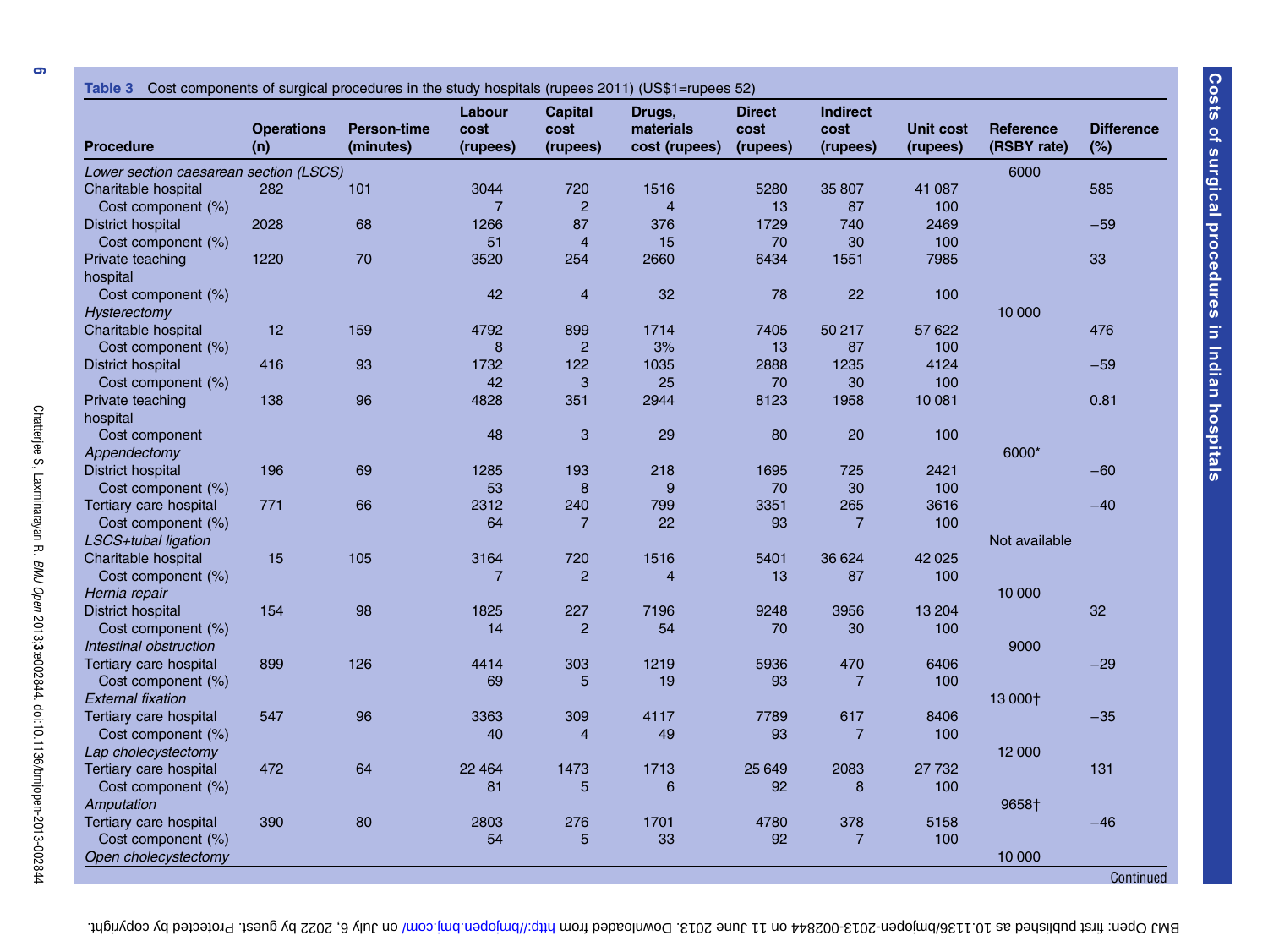|  |  | Costs of surgical procedures in Indian hospitals |  |  |  |
|--|--|--------------------------------------------------|--|--|--|
|--|--|--------------------------------------------------|--|--|--|

| Table 3 Continued                                                                                                                                                                                                                                                   |                                           |                          |                            |                             |                                               |                         |                                     |                       |                          |                          |
|---------------------------------------------------------------------------------------------------------------------------------------------------------------------------------------------------------------------------------------------------------------------|-------------------------------------------|--------------------------|----------------------------|-----------------------------|-----------------------------------------------|-------------------------|-------------------------------------|-----------------------|--------------------------|--------------------------|
| Procedure                                                                                                                                                                                                                                                           | <b>Operations</b><br>$\widehat{\epsilon}$ | Person-time<br>(minutes) | (rupees)<br>Labour<br>cost | (rupees)<br>Capital<br>cost | cost (rupees) (rupees)<br>naterials<br>Drugs, | <b>Direct</b><br>cost   | (rupees)<br><b>Indirect</b><br>cost | Unit cost<br>(rupees) | (RSBY rate)<br>Reference | <b>Difference</b><br>(%) |
| Coronary artery bypass<br>Cost component (%)<br>Tertiary care hospital                                                                                                                                                                                              | 186                                       | 96                       | 33695<br>76                | ю<br>2031                   | 5100                                          | $\overline{9}$<br>40827 | 3315<br>$^{\circ}$                  | 44 142<br>100         | 28 000#                  | 341                      |
| Cost component(%)<br>Private hospital<br>graft                                                                                                                                                                                                                      | 255                                       | $\frac{8}{1}$            | 25989<br>$\frac{5}{1}$     | 15662<br>თ                  | 35<br>61311                                   | 59<br>102961            | 74180<br>$\frac{4}{3}$              | 100<br>177 141        |                          | 533                      |
| Functional endoscopic<br>Cost component (%)<br>Private hospital<br>Craniotomy                                                                                                                                                                                       | 162                                       | 173                      | 41468<br>54                | 2776                        | 6253<br>œ                                     | 66<br>50497             | 25486<br>34                         | 75982<br>100          | 23000§<br>9000           | 230                      |
| Cost component (%)<br>Private hospital<br>sinus surgery                                                                                                                                                                                                             | 112                                       | 8                        | 23490<br>$\frac{4}{4}$     | $\circ$<br>4937             | $\frac{3}{2}$<br>7060                         | 66<br>35487             | 17910<br>$\mathfrak{B}$             | 53398<br>100          |                          | 493                      |
| ‡Coronary artery bypass graft rate is under procedures requiring bypass techniques.<br><b>External fixation and amputation rates are the average rates.</b><br>*Appendectomy rate is the rate under general surgery.<br>§Craniotomy rate is the rate for Burr hole. |                                           |                          |                            |                             |                                               |                         |                                     |                       |                          |                          |

a recalculation excluding the capital cost from the operational cost of the operating theatre and from the procedural cost. We found that the costs of surgical procedures at the charitable hospital decline significantly excluding capital cost (LSCS from rupees 41 087 to 8838; hysterectomy from rupees 57 622 to 12 608). For other hospitals, the decline in procedural costs ranges from 9% to 46%. Therefore, this type of costing study helps policymakers to decide whether the reimbursement rate should include capital cost and/or indirect costs (overhead).

The study demonstrates that a detailed costing of hospital operations in India is feasible and this study helps hospital administrators to run their business more efficiently. The average costs of procedures at different operating theatres of the study hospitals can be used to monitor the efficiency of the hospitals and operational cost can help in better resource utilisation. For example, even though the operational costs of the surgical units of the charitable hospital and the private teaching hospital were not significantly different, there were huge differences in the average cost per procedure (rupees 41 607 at the charitable hospital vs rupees 5958 at the private teaching hospital). One of the reasons was the number of surgeries performed by these two hospitals during our study period. While there were only 319 procedures performed at the charitable hospital, the number was 2055 at the private teaching hospital. Therefore, the charitable hospital administrator should examine the reasons for the low caseloads at the operating theatre.

Even though it is feasible to conduct this detailed costing study in India, the biggest challenge lies in collecting data from the hospitals. Although accounts data can be accessed relatively easily, obtaining accurate activity statistics, stock-related data and price information is difficult. The operating theatres of the study hospitals (especially government hospitals) maintained statistics for the total number of surgeries performed every month but did not keep records of the types of surgeries performed; researchers had to go through the operating theatre registers and count the surgeries by type for the study period. Moreover, some hospitals did not have proper stock registers of equipment, furniture or instruments. Hence, improvements in the hospital recordkeeping could help researchers conduct cost studies in Indian hospitals, which in turn will help hospitals to run their system more efficiently.

Although very time-consuming because of the level of detail required, we used the micro-costing method because it provides a valid, reliable estimate of final costs.22 23 However, some limitations of the present study should be mentioned. First, the cost calculation was based on the average time taken for each procedure. Average time can differ from the actual time, especially in critical cases, but because it was not possible to track every case, average time was the best alternative. Second, we focused only on procedural cost, not on presurgery